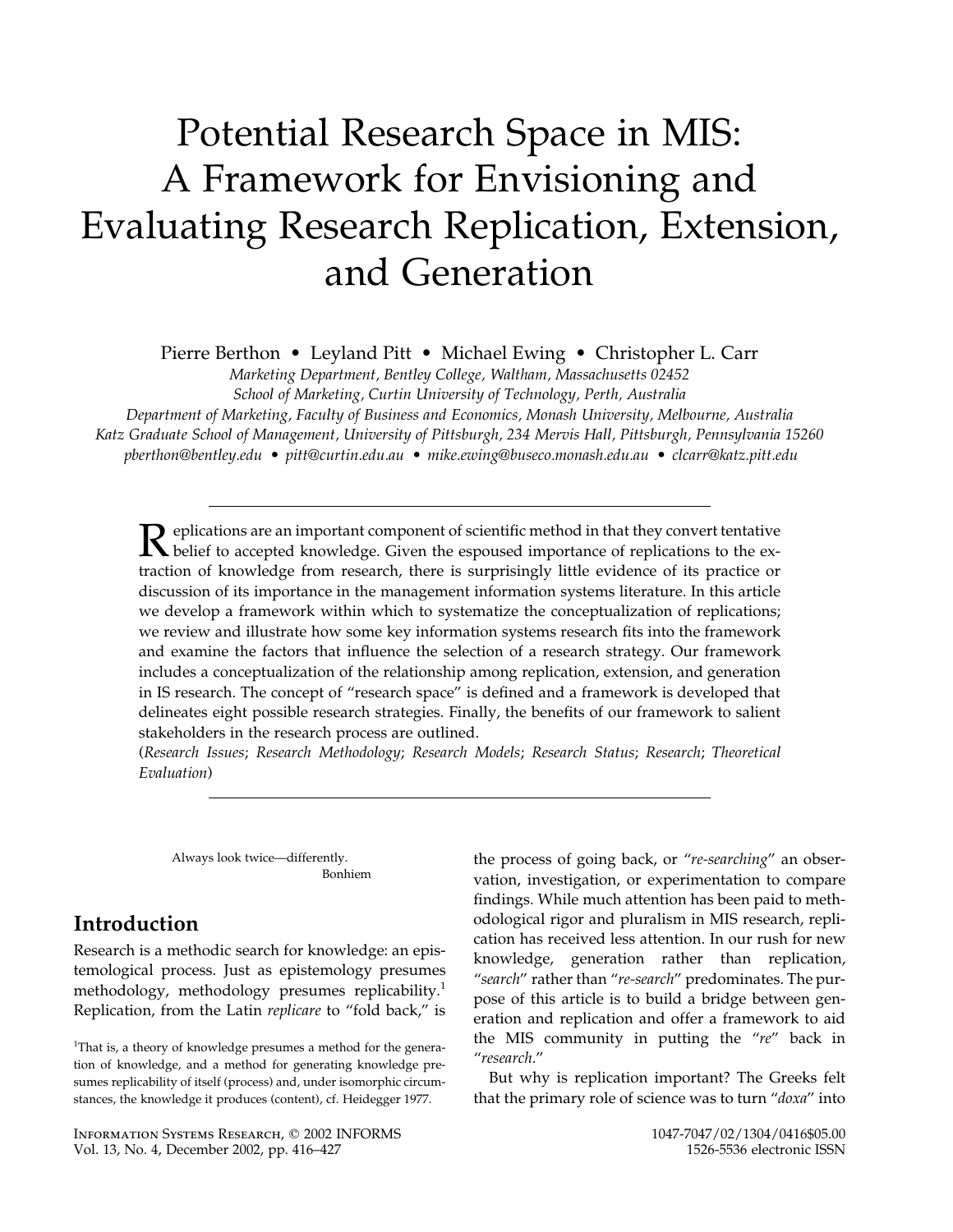"*episteme*," that is to turn belief or opinion into knowledge. The generation of knowledge comprises three components: *injunction* (follow a method—a specific of sequence actions), *observation* (observe and interpret), and *verification* (check if observations are repeatable and interpretations commensurate). Each component can be thought of as one of three legs of a stool—If one leg is missing or weak, the stool of research becomes unstable. Without verification, information produced by injunction and observation grows rapidly, but we can never tell if it is *doxa* or *episteme*—opinion or knowledge.

We suggest that paucity of replications in management research is due to a number of problems: First, *confusion over terminology*—Terms such as replication and extension are employed in disparate ways and often remain undefined; second, the *lack of frameworks* to guide researchers in envisioning and evaluating replication research; third, the *lack of strong institutional support*—While the importance of replication is acknowledged, it is differentially rewarded.

The goals of this paper are to: (1) highlight the relative paucity of replication in MIS and issue a call for this to be ameliorated, (2) clarify terminology within and across disparate paradigms, (3) present a conceptual framework within which to envision (design) and evaluate replication research, and (4) explore how replication studies can be designed and conducted to maximize their usefulness to the various research stakeholders both inside and outside a particular research program.

The article is organized as follows. After briefly reviewing key literature related to replications in the MIS field, we offer the following contributions. First, starting at the level of meta-assumptions, we review how different paradigms view replication. Second, a precise conceptualization of the relationship between replication, extension, and generation is offered. Third, the concept of "research space" is defined and a framework is developed that delineates eight possible research strategies that can guide and structure research efforts aimed at replication, extension, and generation. These strategies are discussed in turn and illustrated with examples from the information systems literature. Finally, we conclude with a discussion of the factors

that influence the selection of strategies directed at replication, extension, and generation and show how our framework of research space can guide the efforts of scholars and even, perhaps, of editors and reviewers.

# **The Rarity of Replication**

Replications are not common in most areas of business and management research. As with many things, replication might be one of those things that everyone talks about, but almost no one does. A broad study of replications in management research (including accounting, economics, finance, management, and marketing; Hubbard and Vetter 1996) found that such research constitutes less than 10% in accounting, economics, and finance, and less than 5% in management and marketing. The area of management information systems is no exception. This is somewhat of a paradox given that Kane (1984) regards replicability as the touchstone of scientific research, and that Rosenthal and Rosnow (1984) argue that replicability is almost universally accepted as the most important criterion of genuine scientific knowledge. Their view is echoed generally in the social sciences (e.g., Collins 1985, Ehrenberg 1990).

The reasons for this are unclear, and are undoubtedly worthy of scholarly study: Is there a lack of outlets for this type of research? The message from editors of leading journals in the various management disciplines can be somewhat unclear. The editor of a leading marketing journal stated that replication was sought for and encouraged (Kinnear 1992). A past editor of a leading MIS journal stated quite categorically that pure replications of prior studies were not appropriate (Zmud 1996). His successor acknowledges that "the potential contribution of refuting or substantially extending an existing and well-known theory could be compelling and significant," but also concedes that "incremental studies and replications generally have much less appeal" to the stakeholders of academic research (Lee 1999, p. xxvii). While there is a perception that replication research is more likely to be published in lower tier journals, research in the areas of management and strategy (Hubbard et al. 1998) indicates that replication studies are as unlikely to find a home in lower tier publications as they are in the premier journals. Is replication research in MIS not rewarded? Are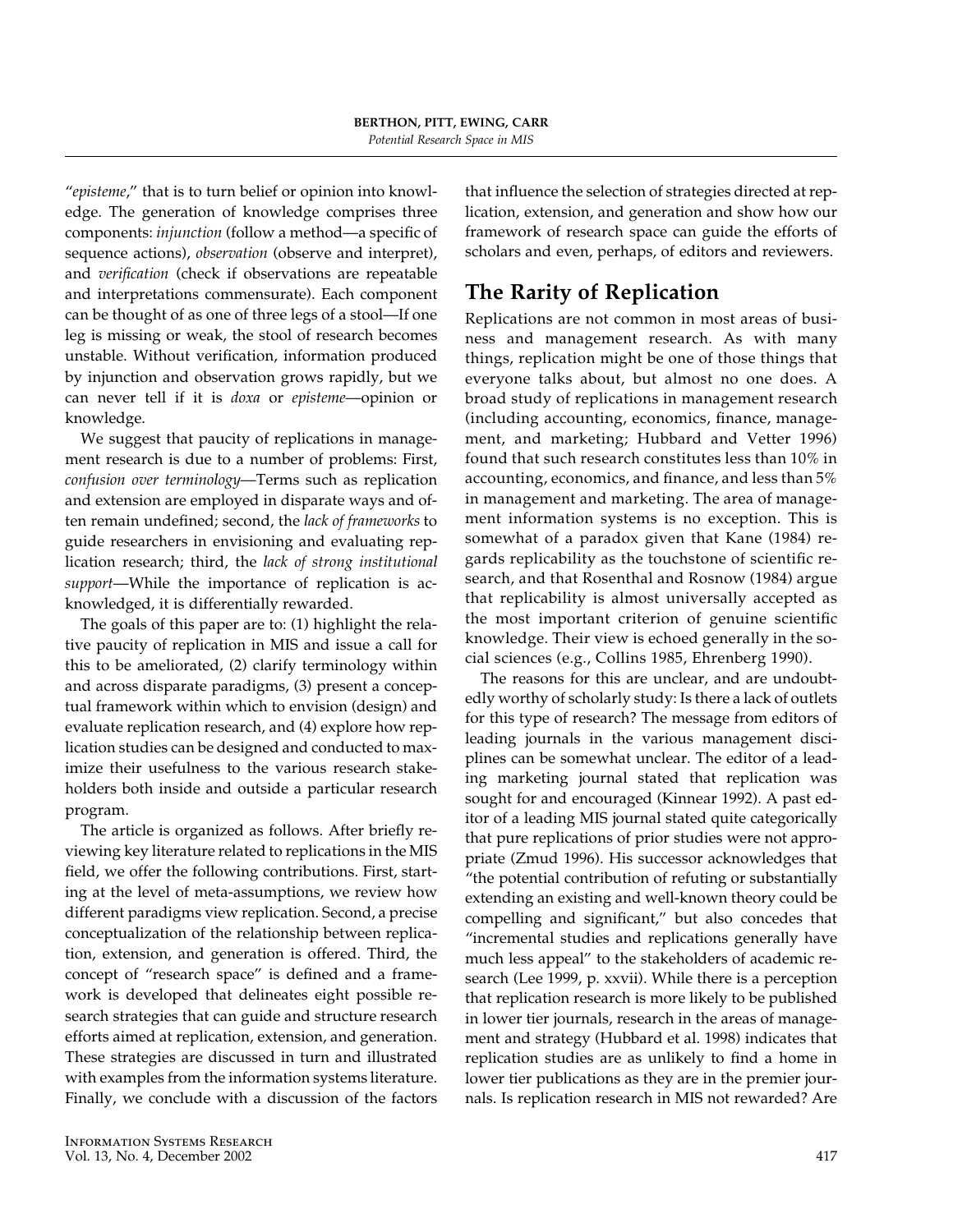there theoretical problems? Is it simply a case of neglect? Or is it possible that MIS researchers have lacked a framework to conceptualize, structure, and guide replication research efforts?

# **Replications: Research Paradigms and Programs**

The role that replication plays in research depends on the meta-assumptions made about the nature of reality and how that reality might be known. Generally, researchers working implicitly or explicitly within the objectivist paradigm have stressed the need for replication and indeed its central role in "science." In this section, as a preamble to the core of our discussion on the replication, we briefly review two distinct paradigms, namely the objectivist and the subjectivist (cf. Burrell and Morgan 1979, Lee 1991, Morgan and Smircich 1980) and briefly examine the role the concept of replication plays in each.

### **Objectivist Paradigm**

It can be argued that objectivism is an implicit assumption of scientific realism, whose axioms are: (1) the world exists independently of being; (2) the task of science is to develop true and accurate knowledge about the world, even though such knowledge is never likely to be entirely unequivocal; (3) all knowledge claims must be critically evaluated and tested to determine the extent to which they do, or do not, truly represent or correspond to the world.

Given the above assumptions, it is clear why researchers in the objectivist paradigm have stressed a particular view of replication. The generation of valid knowledge in this instance is building an ever-more accurate picture of reality, and replication is a key method whereby the accuracy of a particular representation may be assessed. Accuracy here has four components. First, it stresses *validity* (i.e., the truth, or correspondence, of a particular representation to reality), second, *reliability* (i.e., the constancy of a particular representation over repeated observations), third, *objectivity* (i.e., the extent to which findings are free from bias). Finally, extension is seen as a way of *generalizing* a particular representation across observations in different contexts.

### **Subjectivist Paradigm**

Three major ideas lie behind subjectivism. First, scientific statements are not true or false descriptions of some external, independent reality, but rather are constructions or creations of the subject scientist. Second, that the criteria for acceptance or rejection of theory and fact are ultimately subjective, reflective of the subject's interests, aesthetics, etc. Third, truth or falsity of theories is essentially undetermined by empirical data; observation cannot provide an objective control for science. Subjectivist philosophies stress the dominant and critical role of the subject, and the perceived organized properties of a known object are quintessentially subject-, rather than object-, dependent.

In summary, subjectivism posits the existence of an ontologically primary subject. Knowledge results from the subject engaging in self-reflection. Knowledge is seen as an intrasubjective process: Concern revolves around the depth of feeling, empathy, and reflexivity. Knowledge is unique and subject-dependent. The subjectivist tradition also has a strong counterpart in the social sciences, where the subject is replaced by the intersubjective and the social group replaces the individual. Social subjectivists argue that meaning is intersubjectively created and has no correspondence in the empirical world. The social subjectivist camp encompasses the interpretivist schools of social phenomenology, hermeneutics, and ethnography.

Replication takes on a very different role in the subjectivist paradigm. The generation of valid knowledge in this instance focuses on the process of self-reflection. Replication thus is not concerned with accuracy (the building of an ever-more accurate representation of some external reality), but depth of understanding (building richness of phenomenological experience). In this context, validity is not about correspondence of a particular representation to reality, but rather about overcoming self-illusion, akin to overcoming "false consciousness;" it might be better termed self-honesty. Furthermore, reliability, the constancy of a particular representation over repeated observations, is replaced with insight: once again the deepening of understanding—i.e., not the same but different. As Gadamer (1975) argues, "to understand is to understand differently" (p. 138). Finally, extension may be better termed empathy—the placing of oneself in another's shoes.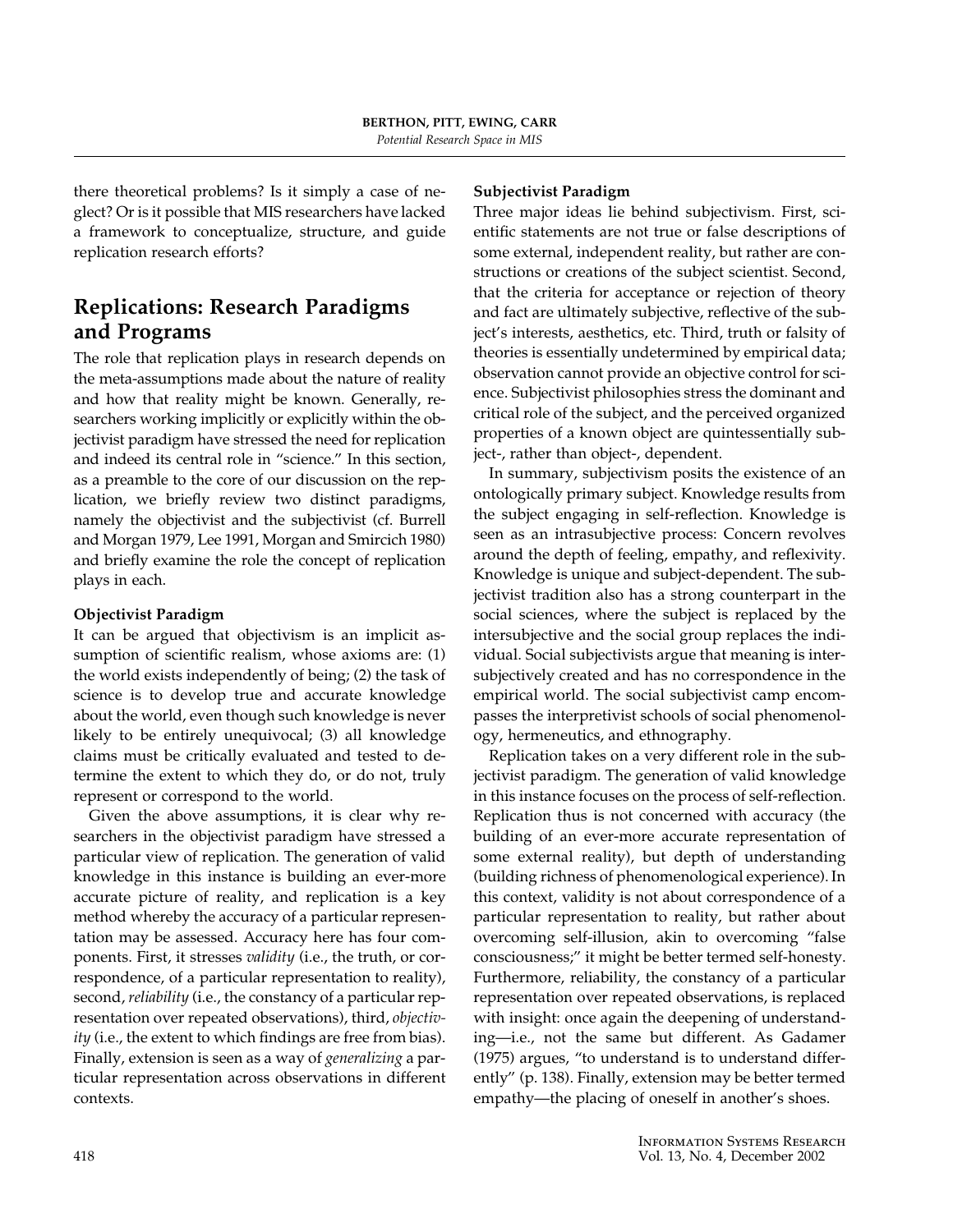### **Research Programs**

The discussion of replication in this paper fits primarily into the objectivist paradigm, which accords replication a significant role in the research process. Indeed, Popper (1959) claimed that only through repetition and retesting can the observations of scientists be called scientific. "Only through repeated regularity and reproducibility do empirical observations establish the requisite intersubjective invariance of the phenomena under analysis" (Popper 1959, p. 45). Lindsay and Ehrenberg (1993) suggest that replication research is important for the development of research programs. The ultimate goal of replication studies is to promote the systematic accretion of valid knowledge through the creation of a *research program* from an isolated finding. Such an integrated series of replications promotes Popper's regularity and reproducibility and prevents journals from becoming the repositories of fragmented, creative, yet isolated, results. According to Lindsay and Ehrenberg, the creation of a research program can only be accomplished through deliberate, carefully designed, systematic replication research.

# **Definition of Terms**

### **Replications and Extensions: A Question of Terminology**

The first problem one faces when considering replication is one of terminology. The MIS literature provided a good example of some of the well-intentioned confusion and subsequent debate surrounding these issues in the exchanges between Hartwick and Barki (1994) and Robey (1994): Hartwick and Barki claimed to have *replicated* and *extended* the model of conflict during systems development reported by Robey and his colleagues (Robey and Farrow 1982; Robey et al. 1989, 1993) and emphasized the importance of replicating the findings of empirical studies so that more general support could be established for theoretical relationships. Robey (1994) countered that their work could more properly be considered an extension of his work, rather than a replication, because of differences in the approach to measurement and data analysis.

What is a replication? What is an extension? When does a replication become an extension? These issues

are now addressed. In reviewing articles in this area, one is struck by two factors: First, many authors fail to explicitly define "replication" or "extension," and second, amongst authors who do offer definitions, there is a lack of consensus. For example, Cooper and Rosenthal (1980) define a replication as an additional test of an already-tested hypothesis, while an extension involves moving beyond the original hypothesis to contribute findings undetected in previous studies. In contrast, Bedeian et al. (1992), following Lykken (1968), make the distinction between *literal* or *exact* replications and *operational* replications. The former stresses exact duplication of procedures, while operational replications allow some deviation from a target study's procedures. Hubbard and Armstrong (1994) define a replication as a duplication of a previously published empirical study that is concerned with assessing whether similar findings can be obtained upon repeating the study. In contrast they define a "replication with extension" as a duplication of previously published empirical research that serves to investigate the generalizability of earlier research findings. The extension does not alter the conceptual relationships of the earlier study but instead tests them by making changes in some aspects of the design. Examples would include the modification of either exogenous or endogenous variables, the addition of a new variable(s), and drawing a new sample from a different population (cf. Hubbard and Armstrong 1994, Hubbard and Vetter 1996). Finally, Barwise (1995), following Ehrenberg (1990), argues that replication is the looking for "significant sameness" across many sets of data, preferably covering a wide range of conditions.

### **Replication, Generation, and Extension**

To clarify and consolidate the various terminologies used in replication research, we offer the following definitions. Given two studies, an original "target" study and a new "focal" study:

• A *pure replication* study is defined as a duplication of a given target study. All key research parameters held constant between the target and focal studies.

• An *extension* study is defined as a duplication of a target study in which one or more key parameters are altered. Thus, certain parameters are held constant and certain parameters are changed between the target and focal studies.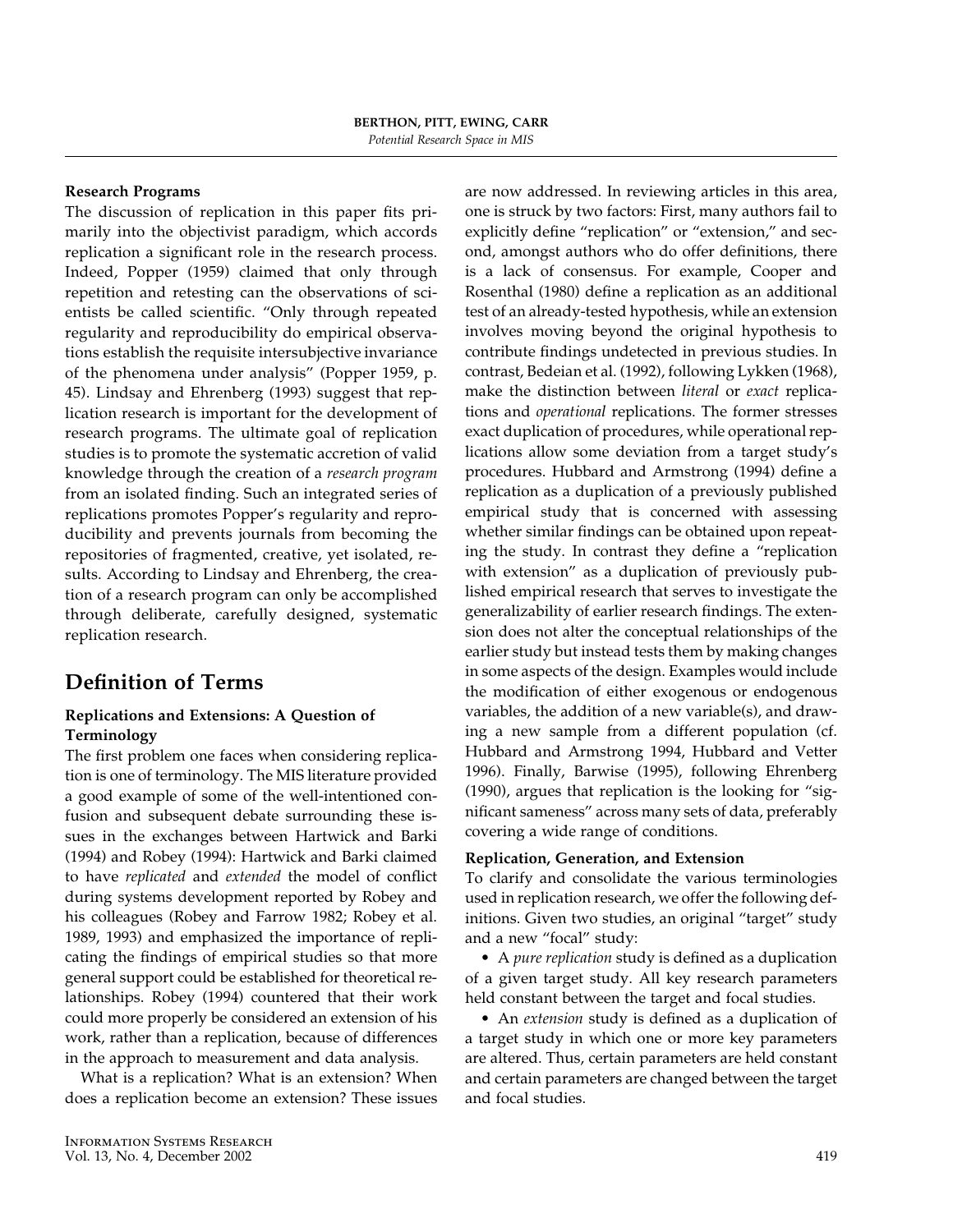• A *pure generation* study is defined as a focal study in which all key parameters are altered relative to the target study.

On the one hand research can be thought of as a problem-solving exercise (or indeed a phenomenonexploring exercise), and on the other hand a knowledge generation process. Simply, problems or phenomena describe the focus of the research, and knowledge generation constitutes the process by which phenomena are solved or explored. Given a particular research problem or phenomenon, at any one time research can be replicative (in the sense of duplicating previous research parameters) and/or generative (in the sense of modifying the parameters of previous research). Cohen (1990), who contends that successful research makes some theoretical proposition more likely, rather than conclusively settling an issue, emphasizes this. Issues can only move toward resolution by means of successful future replications in the same and different settings, as might be found in meta-analysis. McGrath and Brinberg (1983) contend that both confirmations and disconfirmations can reduce uncertainty, a point substantiated by Raman (1994), who employs a Bayesian perspective to explicitly derive the probability of an additional confirmation of a theory, given a history of outcomes.

While many divisions and classifications of the research space exist, we believe the following to be a framework useful to the various stakeholders in the research production and consumption process. Any particular research study can be thought of as occupying a conceptual space bounded by generation and replication. Thus, these two elements define the region of *potential research space*. Ideally, a pure replication study is one in which problem, theory, methods, and context remain essentially the same between studies. In contrast, a pure generation study is one in which an entirely new problem is addressed and, by definition, new theory is developed, new methods are used to generate and evaluate data used to test the theory, and the theory is tested (by default) within a new context. However, from a practical perspective extension, falling in between pure replication and pure generation, will tend to dominate the space in most replicative research. Pure replication is obviously an ideal condition because at least one parameter must change between studies—time. Hubbard and Armstrong (1994), after making the distinction between replication and replication with extension, argue that the class replication with extension covers those studies that wish to assess the impact of time.

Depending on how much of a Heraclitean or Parmenidean<sup>2</sup> perspective one adopts, this presents more or less of a problem. Contexts in which the rates of change are sufficiently slow, relative to the interval between studies, might qualify as pure replicative studies. This is possibly why physical scientists are said to be more concerned with replicability than the social sciences (Chase 1970). Simply, the rate of change in the physical world is either slower than in the social world or more intrinsically predictable. However, the social world is not entirely fluid. As Tsoukas (1992) points out, *institutions* make the social world patterned, regular, and habitualized (e.g., Berger and Luckmann 1966), and thus amenable to rational investigation (cf. Cooper 1988).

On the other extreme, pure generation is a more immediately feasible research strategy. Given a specific research problem or phenomenon, it is feasible to change all major research parameters (relative to previous research) in the process of exploring the problem. The middle ground between the extremes of pure replication and pure generation is that of extension. Any one piece of research in this region is thus a combination of replication and generation.

Finally, it should also be pointed out that replication, generation, and extension are all *relative* terms in two senses. First, as argued above and as Bedeian et al. (1992) stress, time inevitably changes both researcher and subject. Thus pure replication is in an absolute sense an ideal. Second, the very terms replication, generation, and thus extension are always relative to some previous work. Thus, on the one hand one can replicate the problem, theory, method, and context of previous research, and on the other hand one can generate novelty in terms of the problem, theory, method, and context of previous research.

<sup>2</sup>Among the Greek philosophers, Heraclitus believed that everything was in a state of flux. Parmidies believed that change was an illusion.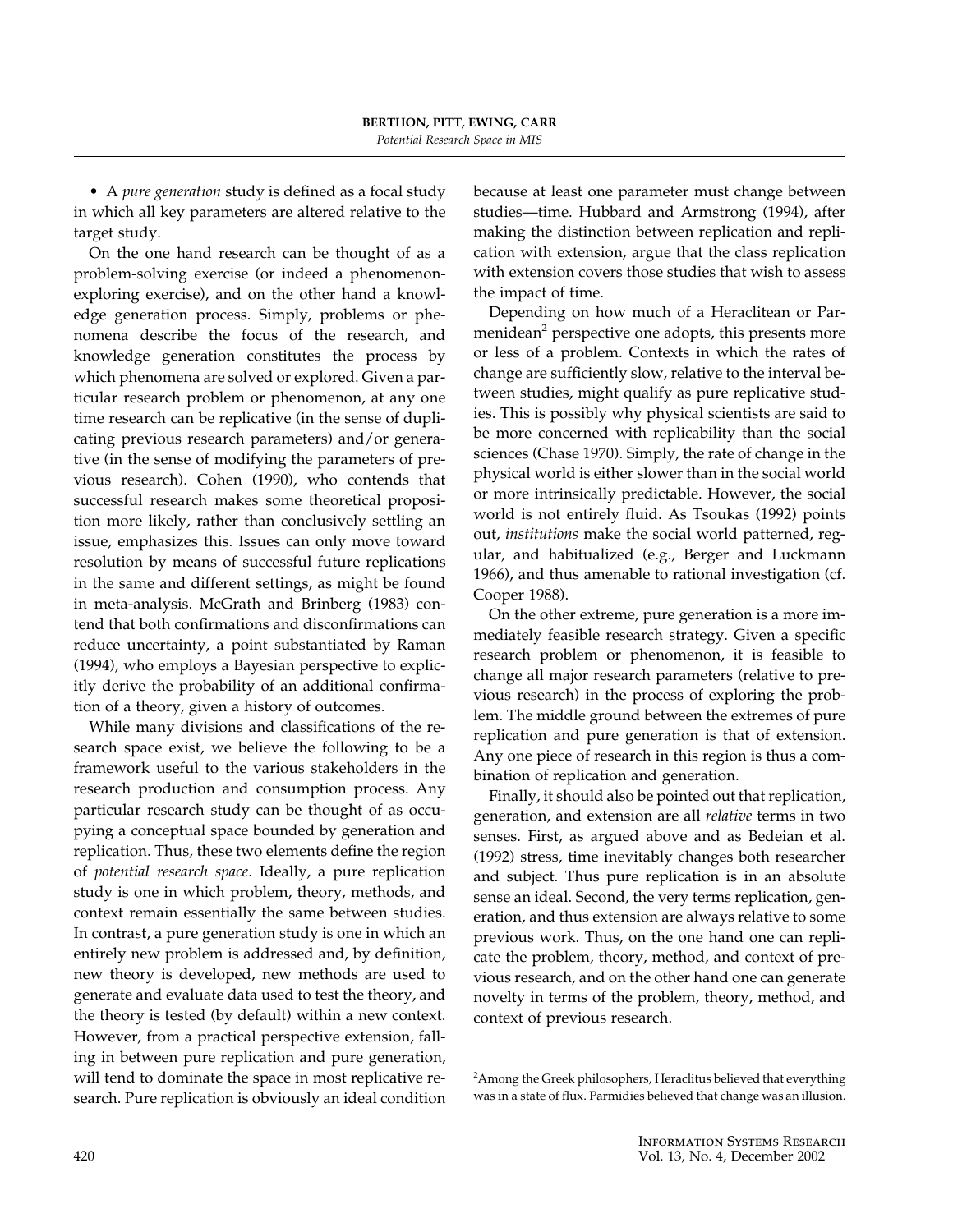### **A Framework: Research Space**

As outlined above, our perspective is that research is essentially a problem-solving or phenomenon-exploring exercise, and knowledge generation is the process by which the phenomenon is solved and/or explored. Thus research is an epistemological process that occupies a conceptual space defined by four primary parameters or dimensions: problem or phenomenon, theory, method, and context. The problem or phenomenon specifies and delimits the focus of the research—Simply it specifies *what* is being investigated. The theory answers questions as to *why* certain phenomena might occur; the method addresses the problem of *how* one might go about generating knowledge about the phenomena; and the context concerns the *who, what,* and *where*—the phenomenological context and content of the problem. Research space  $(\Re)$  can thus be defined as the following four-tuple and illustrated in Figure 1:

 $\Re$  (Research Space)  $=_{\textrm{def}}$ 

(Problem, Theory, Method, Context).

Our conceptualization of a research space resonates to a certain extent with the validity network schema for the analysis of validity and the research process of Brinberg and McGrath (1982). The assumptions of such



### Context

Where  $r=$  parameter level replication, and  $g=\,$  parameter level generation. The problem dimension is held constant.

Information Systems Research Vol. 13, No. 4, December 2002 421

approaches are first, that research involves three analytically distinct but interrelated domains—namely, *conceptual*, *methodological,* and *substantive*. Second, that research involves *elements* and *relations* between elements, from each of these three domains. And third, that a complete research process involves the *identification*, *selection*, *combination*, and *use* of elements from the conceptual, methodological, and substantive domains. Our framework differs in that it specifically focuses on the roles (and their interrelationships) of replication, extension, and generation in the advancement of information systems knowledge.

Obviously each dimension of research space can comprise subdimensions or levels. In Table 1 we provide one example of how each dimension can usefully be subdivided. This classification is obviously not exhaustive (i.e., one can identify further subdimensions) or definitive (other distinctions can be made); however, it illustrates the composite nature of each research-space dimension.

Thus, the problem dimension can be split into two related components—general (e.g., broad research questions) and focused (e.g., propositions and hypotheses). Theory can be split into the philosophical underpinning of the research (e.g., critical realism) and the specific theory(s) employed (e.g., contingency theory). Similarly, method would operationally include both method of data collection or generation (e.g., interviews) and method of data analysis (e.g., structural equation modeling). Finally, context can be split into investigative and interpretive contexts. In this illustration, Level 2 presupposes Level 1. Thus, a focused problem is a subset of a more general problem, while a specific theory presupposes a philosophical lens (i.e., a set of deep assumptions). In turn, data analysis presupposes data generation, and an interpretive context presupposes an investigative context. Table 1 delineates these distinctions in greater detail.

We now suggest a framework enumerating all possible instantiations of the potential research space available to the researcher when working in a particular research area or research stream. A research area or stream might be defined as a "family of research issues" related through an intellectual or practical "family resemblance" to one another (Wittgenstein 1953). For example, the research issues associated with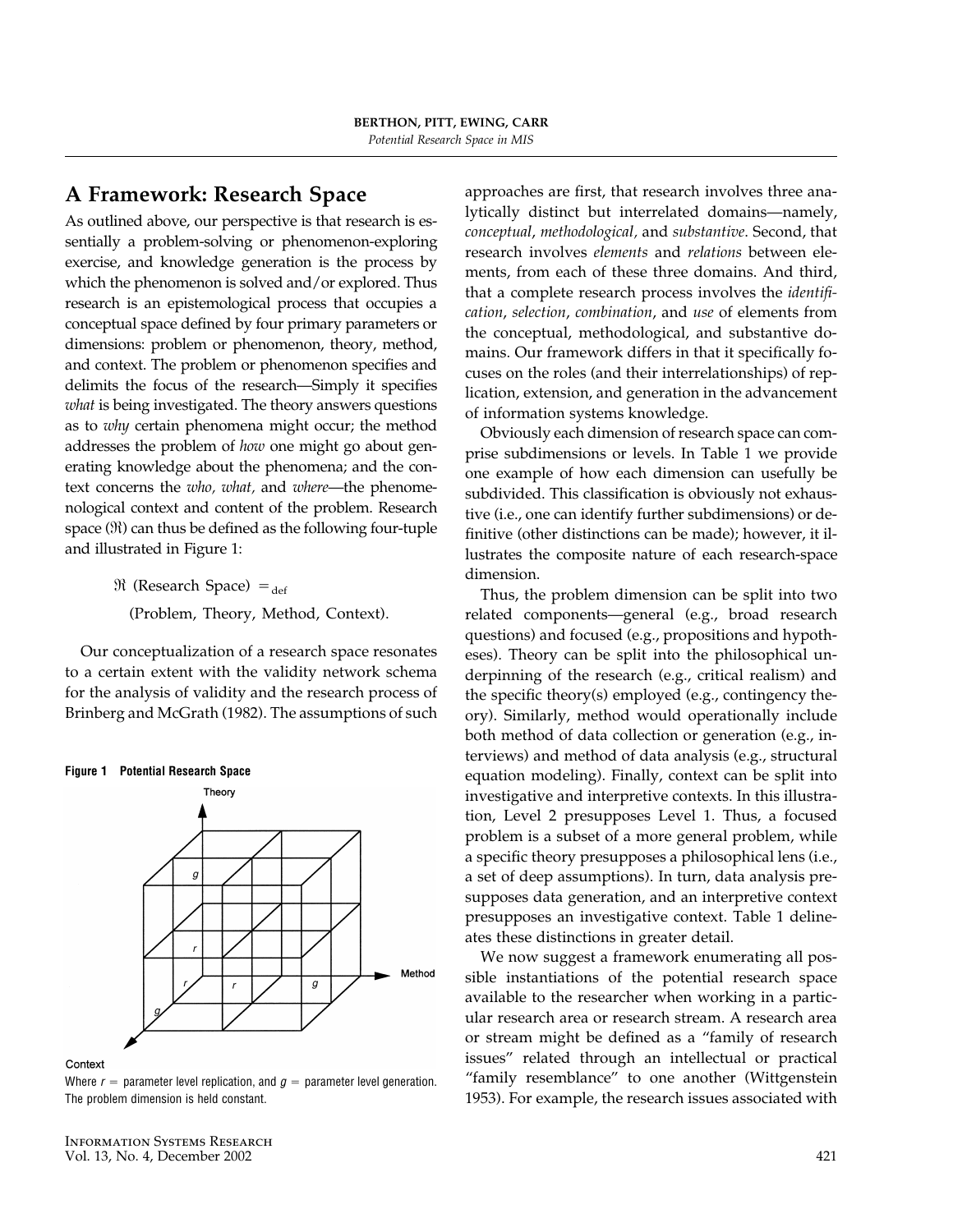#### **BERTHON, PITT, EWING, CARR**

*Potential Research Space in MIS*

#### **Table 1 Research Space and Levels**

|         | Level 1                                                                                                                                                                            | Level 2                                                                                                                                                                                                                                                                                                                                            |
|---------|------------------------------------------------------------------------------------------------------------------------------------------------------------------------------------|----------------------------------------------------------------------------------------------------------------------------------------------------------------------------------------------------------------------------------------------------------------------------------------------------------------------------------------------------|
| Problem | General problem                                                                                                                                                                    | Focused problem                                                                                                                                                                                                                                                                                                                                    |
|         | General managerial and research question(s)                                                                                                                                        | Focused research propositions and hypotheses <sup>1</sup>                                                                                                                                                                                                                                                                                          |
| Theory  | Philosophical lens                                                                                                                                                                 | Specific theory                                                                                                                                                                                                                                                                                                                                    |
|         | Meta theory, including ontological, epistemological, and<br>methodological axioms                                                                                                  | Specific theories comprised of constructs and their relations, (i.e.,<br>nomological network), level of analysis (i.e., individual, group,<br>organizational), etc.                                                                                                                                                                                |
| Method  | Data generation                                                                                                                                                                    | Data analysis                                                                                                                                                                                                                                                                                                                                      |
|         | Methods of data production, including measurement issues,<br>survey processes, interviews techniques, observational<br>protocols, etc.                                             | Methods of data analysis, including textual analysis, statistical<br>analysis, visual methods, etc.                                                                                                                                                                                                                                                |
| Context | Investigative context                                                                                                                                                              | Interpretive context                                                                                                                                                                                                                                                                                                                               |
|         | The when, where, and from whom/what data is collected (i.e.,<br>population specification and variable delineation (e.g., country,<br>culture, industry, etc), sample issues, etc.) | The when, where, and whom of data interpretation. This<br>acknowledges that while data may be objective, its interpretation is<br>contextual. This context is both social (a function of individual,<br>organizational, and cultural values) and theoretical (dependent<br>upon the body of literature within which the researcher is<br>working). |

1 Obviously, a hypothesis is essentially a problem or question that the research seeks to address.

technology acceptance can be considered a research area or stream within the larger MIS research discipline; the research associated with IS success is an example of another research stream. Building on Figure 1, a framework which clearly explicates the possible research combinations of problem, theory, method, and context, is expanded in Table 2 and explained in subsequent paragraphs.

The usefulness of such a framework to working researchers, reviewers, editors, domain reviewers, and meta-analysis researchers is to provide a strategic or evaluative representation within which to locate a particular research effort. Through that location a set of requirements for the study and its subsequent representation in an article can be established. These criteria can be used to both plan and evaluate each research effort based on its position in the research space. For instance in a pure replication study, to what extent have the problem, theory, methods, and context been held constant? If any of the research conditions have changed, are the authors justified in calling the study a true replication? Our framework can assist in the

| Type of Study            | df | Theorv                       | Method                          | Context            |
|--------------------------|----|------------------------------|---------------------------------|--------------------|
| <b>Pure Replication</b>  |    |                              | r (Validation)                  |                    |
| <b>Context Extension</b> |    |                              |                                 | g (Generalization) |
| <b>Method Extension</b>  |    |                              | <i>g</i> (Method Triangulation) |                    |
| <b>Theory Extension</b>  |    | q (Theoretical Extension)    |                                 |                    |
| Theory/Method            |    | g (Theory/Method Extension)  |                                 |                    |
| Method/Context           |    | g (Method/Context Extension) |                                 |                    |
| Theory/Context           |    | g (Theory/                   |                                 | Context Extension) |
| <b>Pure Generation</b>   |    | q (Generation)               |                                 |                    |
|                          |    |                              |                                 |                    |

**Table 2 Potential Research Space: Studies of Zero to Three Degrees of Freedom**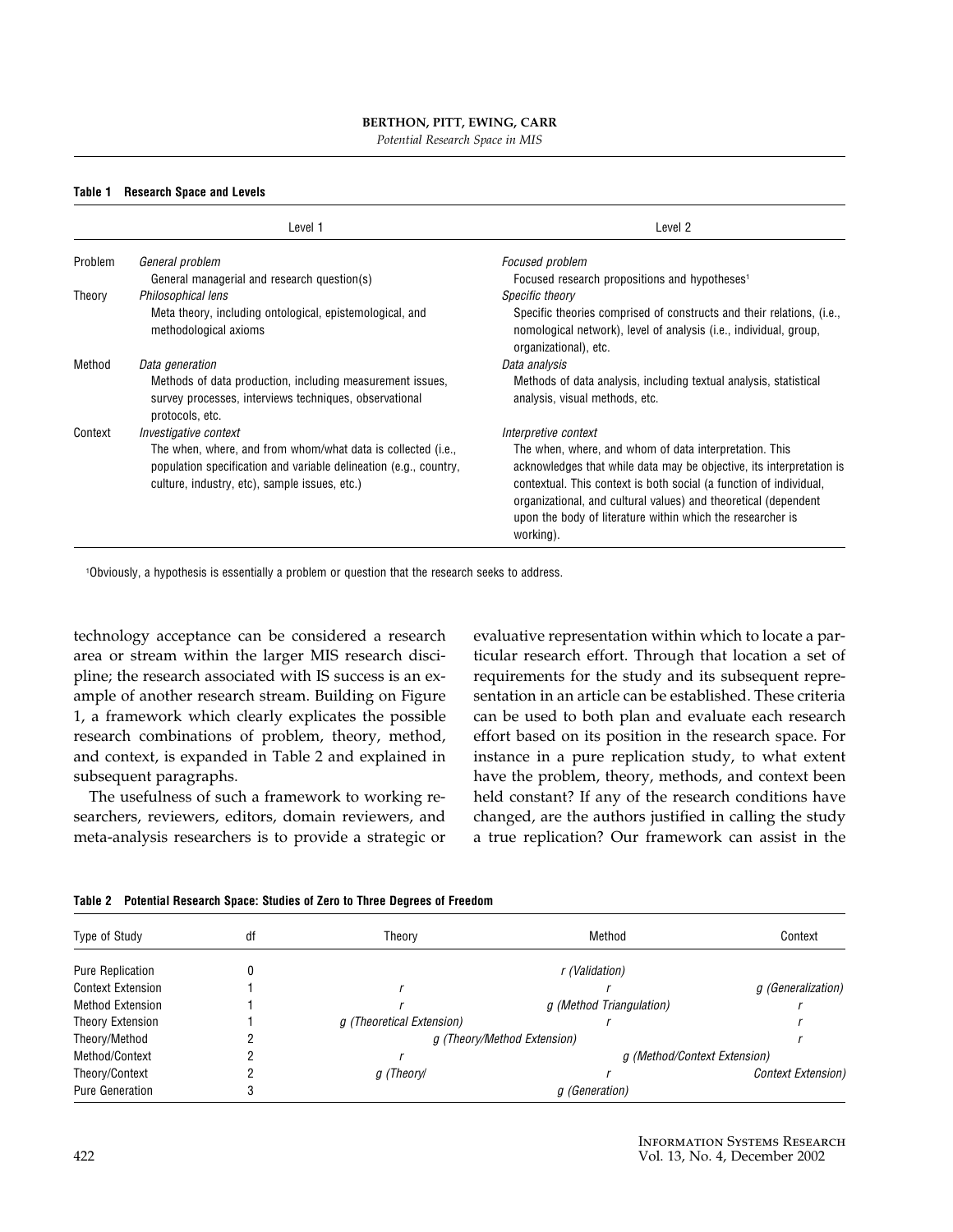meta-analysis process by providing a universal, a priori scheme for categorizing studies.

# **Zero Degrees of Freedom Research Strategy**

**Pure Replication.** This strategy constrains all three dimensions of the research to be as close as possible to the original study or studies. That is, the same theoretical framework, the same methodology, and the same phenomenological context are employed. This pure replicative strategy is essentially an ideal case for the reasons outlined earlier. Pure replicative studies seem to be very rare in MIS, with literature reviews identifying no pure replicative studies in any of the major journals. As will be discussed later, the paucity of research in this area is somewhat surprising given the importance placed on replication within the scientific method.

## **One Degree of Freedom Research Strategies**

**Context-Only Extension.** This strategy takes an existing theory and method and applies it in a different context. Examples are evident in the area of IS user satsfaction, and specifically the use of the SERVQUAL instrument (Parasuraman et al. 1988) in IS. A number of authors have attempted to test an existing instrument from the marketing literature in the same way that it is used in marketing (i.e., theory, and method, remain constant) in a different context, namely IS. Kettinger and Lee (1994) studied the link between perceived service quality and user satisfaction with the information services function. Similarly, Pitt et al. (1995) also considered service quality as a measure of information systems effectiveness.

Other research areas in which theory and method area frequently held constant, while context changes, are those of the comparative international arena and cross-cultural settings. It is of importance, as well as interest, to discover whether theories that predict well in one setting will be as effective in another, and whether methods that work in one environment will be as well applied in another. There is evidence that IS scholars are pursuing these research opportunities. For example, Dasgupta et al. (1999) describe their attempts to generalize work from developed countries in a developing country (India). They examined the determinants of process-based information technology adoption in the Indian manufacturing sector and found that while there were differences between developed and developing countries, factors that influence technology adoption were similar.

**Method-Only Extension.** This strategy takes an existing theory and context and links them through a different research method. There are a number of examples of this strategy in the MIS literature. One of these well illustrates not only the potential of the strategy to contribute to the literature, but also its value in stimulating productive academic debate. Van Dyke et al. (1997) extended the work of Pitt et al. (1995) who looked at the reliability of the difference scores in the "gaps" approach to measuring the service quality of the IS department. Whereas Pitt et al. (1995) used Cronbach's alpha (1951), a widely used method of estimating instrument reliability, to determine the reliability of the SERVQUAL instrument, Van Dyke et al. (1997) argued that this approach is inappropriate for difference scores, citing the work of Lord (1958), Cronbach and Furby (1970), Wall and Payne (1973), Johns (1981), Peter et al. (1993), and Edwards (1995). This is because the reliability of a difference score is dependent on the reliability of the component scores and the correlation between them. Relying primarily on the work of Johns (1981), Van Dyke et al. (1997) contend that as the correlation of the component scores increases, the reliability of the difference scores is decreased. In a rejoinder, however, Pitt et al. (1997) used the same data set as in their 1995 work (Pitt 1995) and the same underlying theory—the Parasuraman et al. (1985, 1988) "Gaps" model—but changed the method of analyzing the data (Van Dyke et al.'s 1997 recommendation to use the Johns 1981 approach) to take into account the use of difference scores. An interesting finding here was that the method did not have a significant effect on the reliability of difference scores, at least in the case of the use of the SERVQUAL instrument to measure IS service quality.

Another example of this strategy shows how the methods available to the researcher evolve over time,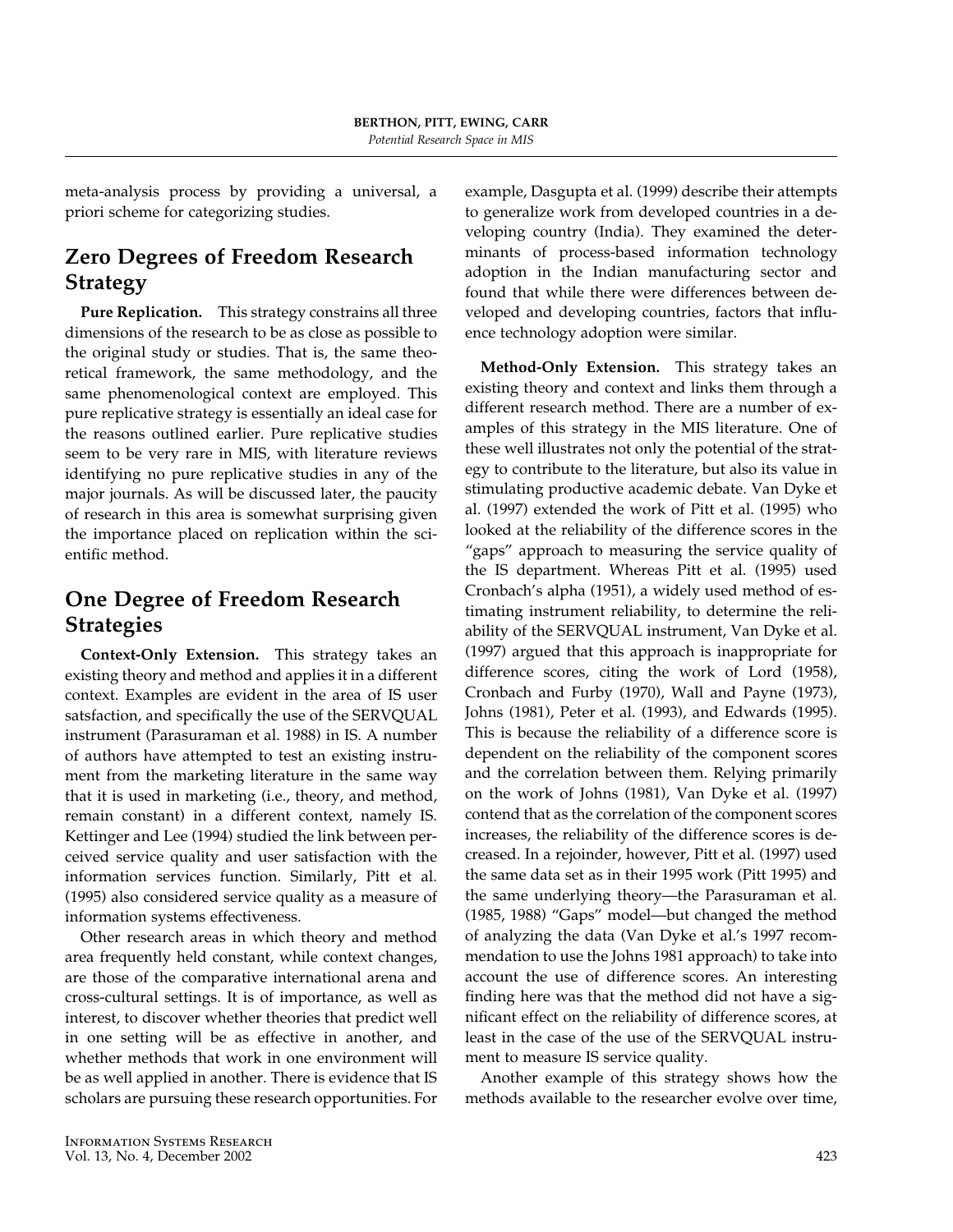and how using these new tools to address existing problems can offer new insights. Davis (1989) used Bandura's (1982) self-efficacy theory to explore how perceived usefulness and perceived ease of use impacted user acceptance of information technology. Adams et al. (1992) replicated Davis's work a few years later, using the same theory and Davis's instruments, in a very similar setting (IS users). However, Adams et al. used multiple-indicator structural equation modeling (LISREL), rather than multivariate regression of averaged scores, as the method of analysis.

**Theory-Only Extension.** This strategy takes an existing method and context but employs a new theory to explain the results. An example of this can be seen in Dishaw and Strong's (1998) attempt to explain information technology utilization behavior by integrating two existing models (theories), namely the Technology Acceptance Model (TAM) and the Task-Technology Fit Model (TTF), into a new model (theory). Their result is an extension of TAM to include TTF constructs, which is then tested using a commonly employed method in this field of research—path analysis, in a conventional setting, namely IS users.

# **Two Degrees of Freedom Research Strategies**

**Method/Context Extension.** This strategy takes a new method and context, but employs an existing theory to explain the results. An instance of this strategy can be found in the area of IT-enabled change and specifically in the work of Manzoni and Angehrn (1997, 1998). Here, existing theory, regarding successful management of IT-enabled change, is extended. Specifically, there was a new method employed: The researchers used a new computer-based, multimedia simulation (EIS Simulation) that allows managers to experience the process of introducing an executive information system into a fictitious organization. Furthermore there was a change in context (from a typical real-world, IS setting to a simulated, fictitious one). The theoretical framework, as to why that successful management of IT-enabled change requires good management of the change process, remained unchanged.

**Theory/Context Extension.** This strategy takes an existing method, but applies it to a new context and employs a new theory to explain the results. In the area of software project management, the work of Keil et al. (2000) represents an example of this approach. Here, four alternative theories (generally new to information systems), namely self-justification theory, prospect theory, agency theory, and approach-avoidance theory, are offered as alternatives to simple escalation behavior, to understand the dynamics of commitment to software projects. Following other studies in information systems (e.g., Liberatore et al. 1989), a logistic regression methodology is employed to compare the explanatory power of the four theories for the commitment to a software project.

**Theory/Method Extension.** This strategy takes a new theory and method and applies them to an existing context. An instance of this type of research can be found in the work of Jackson et al. (1997). They expand on the Technology Acceptance Model (TAM) of Davis et al. (1989), in turn based on the Theory of Reasoned Action in investigating the behavioral intention to use an information system. On the theory side they extend TAM by including additional constructs and factors, including prior usage, argument for change, situational involvement, and intrinsic involvement (an incremental change), and in terms of methodology they utilize a confirmatory method of covariance analysis in a holistic framework, whereas Davis et al. used multiple regression (also an incremental change). Finally, on the context side they also used a sample of employees in various levels of organizations, representing no significant change on this dimension.

# **Three Degrees of Freedom Research Strategy**

Pure Generation. In the pure generation strategy all three dimensions of the research are changed, making this by definition a three-dimensional strategy. That is, a new theoretical framework is employed; a new methodology and a new phenomenological context are used. The MIS literature abounds with this type of research. Arguably, Bailey and Pearson's user satisfaction instrument development study (1983)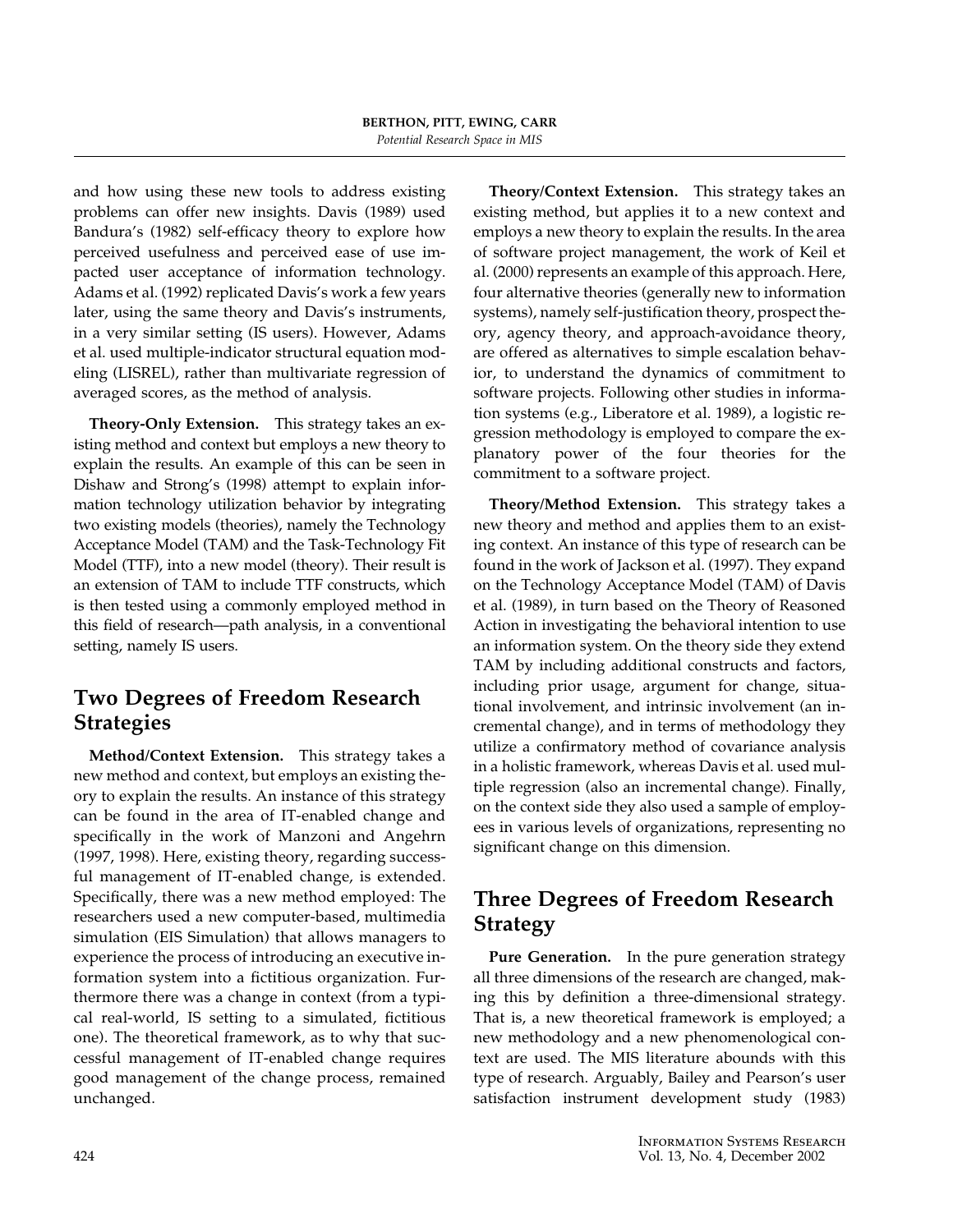might be an example of pure generation strategy in that it developed a new tool (UIS) to measure user satisfaction with information systems and sets the stage for the research stream resulting in other models such as the TTF Model (Goodhue and Thompson 1995). This pure generative strategy would seem to be the goal of many researchers and appears indeed to be the type of submission sought by editors of premier journals in the IS field (e.g., Zmud 1998). On the other hand, both researchers and journal editors alike can appreciate the challenges posed by this risky strategy and might prefer, at least on occasion, to resort to the more cautious alternatives suggested in the research-space framework.

### **Recommendations and Conclusions**

In this paper we explore the issues of generation, extension, and replication in research. We have attempted to illustrate our discussion by referencing examples of the various types of research strategies in the information systems literature. The search for these examples was extensive and time consuming: Illustrations of the various strategies do exist in the IS literature, but they are few and far between. Indeed, it might also be argued that some of the examples are not exactly on-point as examples of the strategy they most closely represent. Our intention with these examples was merely to illustrate the properties of the researchspace model, and to show that at least some replication was occurring in IS research. If the paucity of replications in information systems research may be partly attributed to the lack of a framework to conceptualize, structure, and guide replicative research efforts, we have attempted to address this by the provision of a structure for the delineation and identification of research strategies. This framework is outlined and the various strategies within it discussed. The use of such a framework and the decision as to which research strategy to pursue depends on a number of factors, first and foremost being the researcher's goal or purpose. This is typically specified by the research problem, which in turn is delineated by some person or group's vested interest. The second factor is the classic admonishment to "contribute to knowledge." The third is the degree of risk associated with a particular strategy.

The first factor that drives the selection of a research

strategy—the research problem—simply revolves around selecting the strategy(s) that gives the greatest utility in addressing the particular problem at hand. The issue of "contribution to knowledge" is a simple one to address: All strategies outlined achieve this objective, from pure replication to pure generation. However, the value of the outcome of any one strategy can only be assessed a posteriori. By this we mean that it is often the case that only after the research is completed and the results known and assimilated can their real value be assessed. Finally, the factor of risk should be considered. Broadly speaking the greater the number of degrees of freedom of a research strategy, the greater the risk involved. Risk in this context is multifarious: risk of not being accepted by a peer group, risk of procedural error, and risk of conceptual integrative error. The latter concerns the risk that the whole project has not been thought through properly; for example, the assumptions that underpin the theory component are at odds with those on the methodological side.

The framework presented here will find application among a number of stakeholders within the broader information systems research community. These stakeholders may be broadly classified as producers, consumers, and stewards of MIS research.

For the researchers as producers of scholarly endeavors, the framework permits the planning of new research streams, the identification of opportunities, and the ensuing development of strategies and approaches to existing research streams. Moreover, the framework enables the researcher to gauge the nature and extent of a particular research contribution, and to position a piece of research for future publication. This in turn allows the researcher to identify future research opportunities. For the verifier or replicator, the framework makes the identification of research opportunities a more structured task. It also permits the determination of strategies by facilitating the direction that a piece of replicative research can take, by moving in one or more of the three directions in the framework.

For the consumers of scholarly output—researchers (from graduate students to senior academics) and managers (the implementers of MIS knowledge)—the framework can be used to place the research that they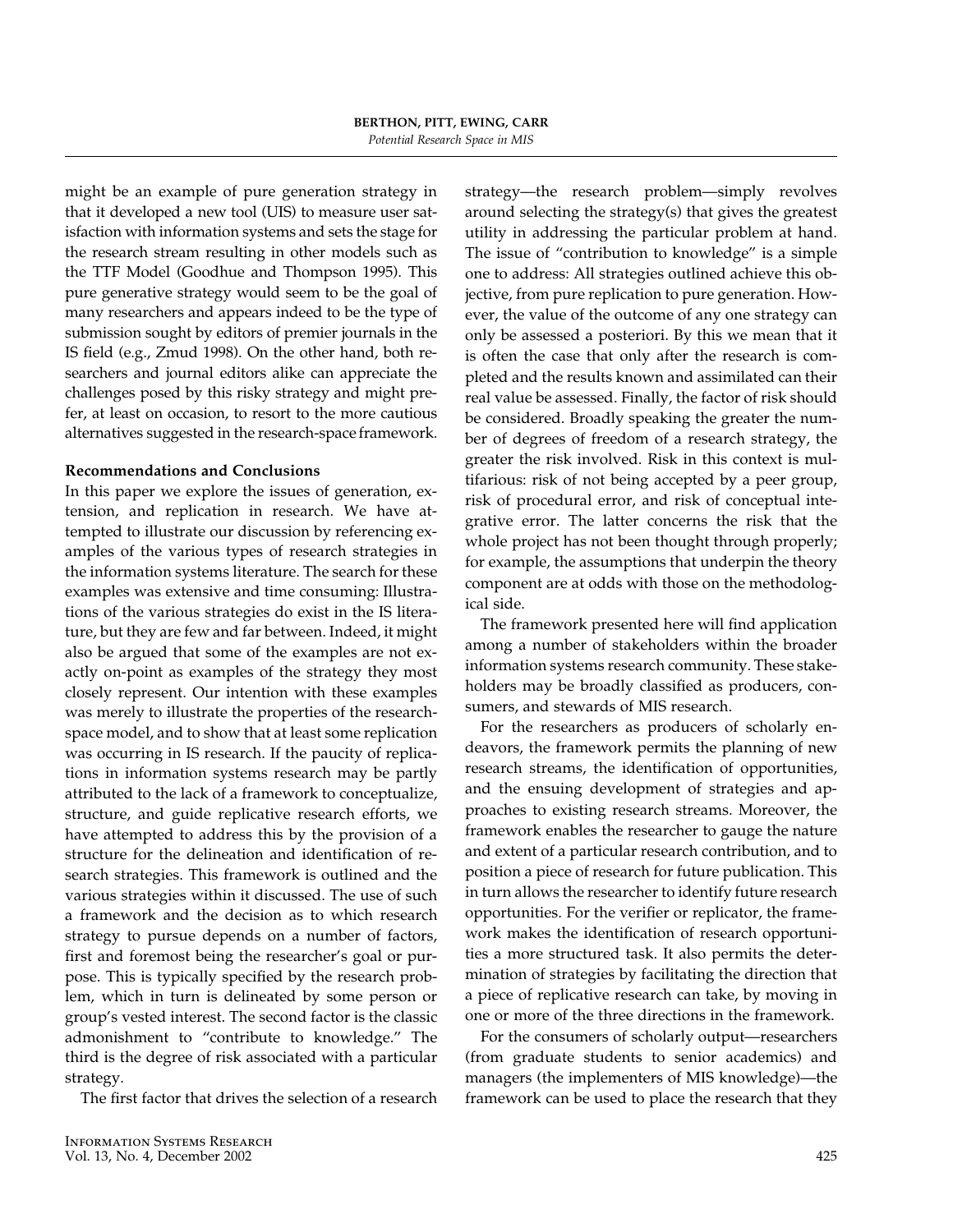make use of into perspective and to evaluate it effectively. The framework can help identify which streams of research have been effectively verified and which are more tentative.

Finally, the stewards of research—the journal editors—who serve as both authors and readers alike, can use the framework to take unequivocal positions on what they reject, accept, and publish to give research producers fair opportunities and meet the demands of their audience. The framework can help editors gauge the relative significance of a manuscript's contribution and help to identify an appropriate balance between the striving for new knowledge with the scientific requirement for confirmation of existing knowledge.

To avoid sending mixed messages to their constituents, editors need to avoid two undesirable positions. One would be where an editor proclaims the importance of replicative research, yet doesn't publish it. The other would be where replication is tacitly or explicitly censured, yet appears from time to time. Finally, a reconsideration of the roles of replication, extension, and generation in the discipline that the journal serves might even permit the editor to develop the journal further and enable innovation. For example, journals could devote separate sections to replications, particularly of well known or classic pieces of research, or to discussions of tools, techniques, and requirements for this type of research, much in the same way that some journals now have sections devoted to shorter research notes or book reviews. Finally, journal reviewers can utilize the framework to gain perspective on manuscripts submitted to them.

In conclusion, it has been our aim to encourage MIS stakeholders to reconsider the role that replication plays the production of IS knowledge and to facilitate them in reinstating replication as a critical component of research. We hope to have helped put the "re" back into research.

### **References**

- Adams, D. A., R. R. Nelson, P. Todd. 1992. Perceived usefulness, ease of use, and usage of information technology: A replication. *MIS Quart.* **16**(2) 227–247.
- Bailey, J. E., S. W. Pearson. 1983. Development of a tool measuring and analysing computer user satisfaction. *Management Sci.* **29**(5) 530–544.
- Bandura, A. 1982. Self-efficacy mechanism in human agency. *Amer. Psychologist* **37**(2) 122–147.

Barwise, P. 1995. Good empirical generalizations. *Marketing Sci.* **14**(3) G29–35.

- Bedeian, A. G., K. W. Mossholder, E. R. Kemery, A. A. Armenakis. 1992. Replication requisites: A second look at Klenke-Hamel and Mathieu (1990). *Human Relations* **45**(10) 1093–1105.
- Berger, P., T. Luckmann. 1966. *The Social Construction of Reality*. Penguin, London, U.K.
- Brinberg, David, Joseph E. McGrath. 1982. Network of validity concepts within the research process. David Brinberg and L. Kidder, eds. *New Directions for Methodology of Social and Behavioral Science: Forms of Validity in Research.* Jossey-Bass, San Francisco,  $CA$
- Burrell, G., G. Morgan. 1979. *Sociological Paradigms and Organizational Analysis*. Heinemann, London, U.K.
- Chase, J. E. 1970. Normative criteria for scientific publications. *Amer. Sociologist* **5** 262–265.
- Cohen, J. 1990. Things I have learned so far. *Amer. Psychologist* **45** (December) 1304–1312.
- Collins, H. M. 1985. *Changing Order: Replication and Induction in Scientific Practice*. Sage, Beverly Hills, CA.
- Cooper, H. H., R. Rosenthal. 1988. Statistical versus traditional procedures for summarizing research findings. *Psych. Bull.* **87** 442– 449.
- Copper, R. 1988. Modernism, postmodernism and organizational analysis: An introduction. *Organ. Stud.* **9**(1) 91–112.
- Cronbach, L. J. 1951. Coefficient alpha and the internal structure of tests. *Psychometrika* (16) 297–334.
- ——, L. Furby. 1970. How we should measure "change"—Or should we? *Psych. Bull.* **74**(1) 68–80.
- Dasgupta, S., D. Agarwal, A. Ioannides, S. Gopalakrishnan. 1999. Determinants of information technology adoption: An extension of existing models to firms in a developing country. *J. Global Inform. Management* **7**(3) 30–40.
- Davis, F. 1989. Perceived usefulness, perceived ease of use, and user acceptance of information technology. *MIS Quart* **13**(3) 319–340.
- ——, R. P. Bagozzi, P. R. Warshaw. 1989. User acceptance of computer technology: A comparison of two theoretical models. *Management Sci.* **35**(8) 982–1003.
- Dishaw, M. T., D. M. Strong. 1998. Supporting software maintenance with software engineering tools: A computed task-technology fit analysis. The J. Systems and Software 44(2) 107-120.
- Edwards. J. R. 1995. Alternatives to difference scores as dependent variables in the study of congruence in organizational research. *Organ. Behavior and Human Decision Processes* **64**(3) 307–324.
- Ehrenberg, A. C. 1990. A hope for the future of statistics. *Amer. Statistician* **44** 195–196.
- Gadamer, H. 1975. *Truth and Method*. G. Barden and J. Cummings, trans. Seabury, New York.
- Goodhue, D. L., R. L. Thompson. 1995. Task-technology fit and individual performance. *MIS Quart.* **19**(2) 213–236.
- Hartwick, J., H. Barki. 1994. Hypothesis testing and hypothesis testing research: An example from the user participation literature. *Inform. Systems Res.* **5**(4) 446–450.
- Heidegger, M. 1977. *The Question Concerning Technology and Other Essays*. W. Lovitt, trans. Garland Publishing, New York.